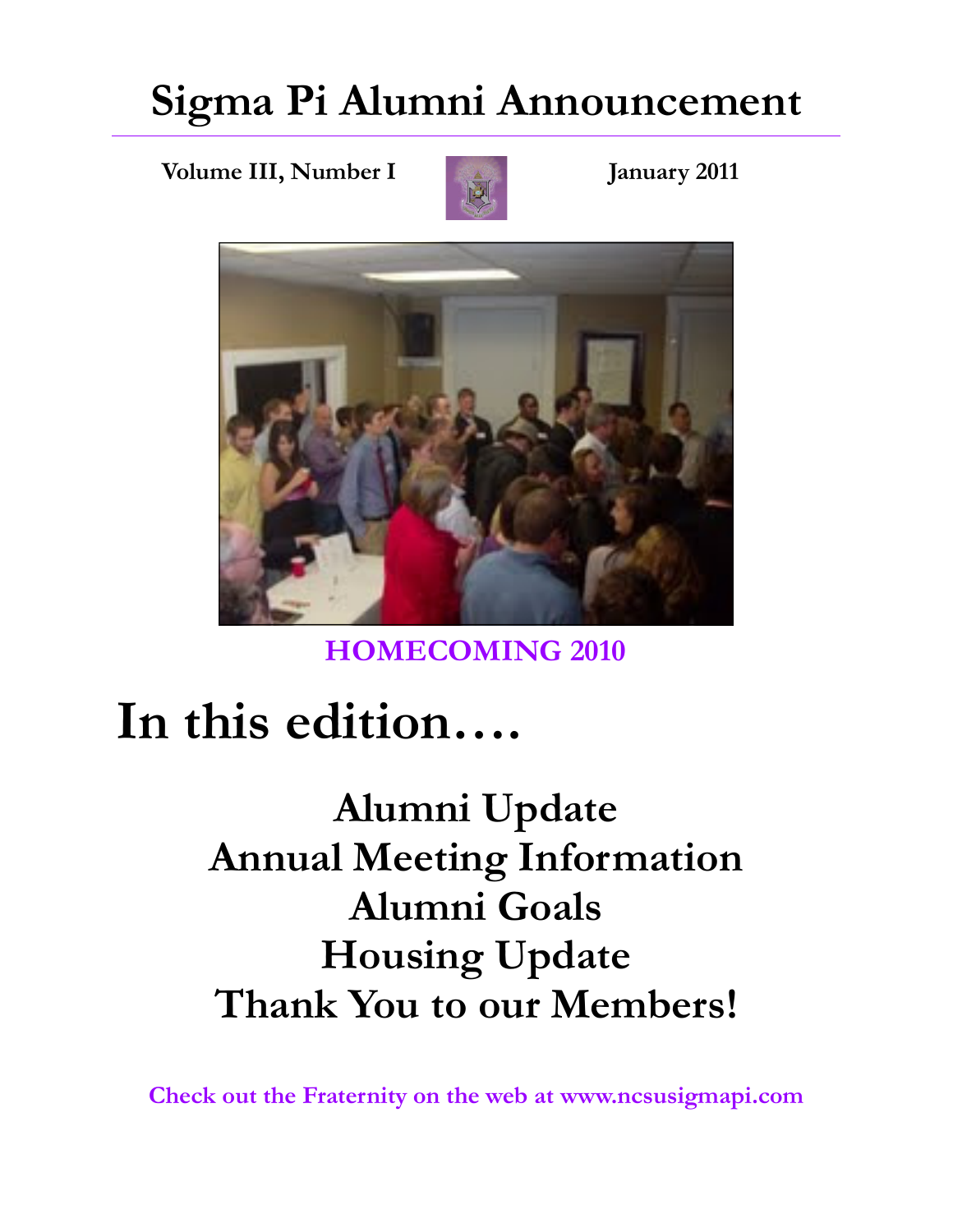# **Letter from the President**

2010 was a very successful year for the Sigma Pi Alumni Association in our continued quest to become the strongest fraternity alumni group at NC State. Our big events for the year included our Founders' Day Annual meeting in February and the Homecoming celebration in November, both of which were well attended and provided for many good times! However, between these two events, a lot of other good was accomplished throughout the year. The Board of Directors conducted monthly meetings, formed committees to work on several initiatives, and provided assistance to the actives regarding rush, housing, and renovations.

The best thing that happened in 2010 is that more and more alumni continued to reconnect with friends from long ago, and along the way, many joined the Alumni Association. For an association that in 2008 had exactly 0 active members, began and grew to 39 active members in 2009, we were able to expand to 56 active members in 2010. Our 2011 goal is to eclipse 100!!! This can easily be accomplished if everyone reading this newsletter commits to it and also reaches out to tap others who you may be in touch with. Please do forward this newsletter to any other alumni that you communicate with, as we are still working hard to get an accurate list of email addresses.

Please allow me to recognize those 56 individuals who joined the Alumni Association in 2010.



#### 2010 Sigma Pi Alumni Association

Rich Adams Chris Albers Terry Allen Jim Baggs Brent Brewbaker Neil Britt Don Bulluck Bill Bunn Dave Butts Jim Caddell Jon Campos Roy Carawan John Clark Jeff Cline Jack Daniels Bob Davis Jay Dawkins Dave Drake Fred Duyck

Bob Ford James Gallina Thomas Geshay John Gibbings Berkley Godehn Carey Gupton Steele Hall Ty Harvey John Hollingsworth Chris Hultgren Gerald Hurst Dan Ingram Shane Ireland Michael Kaney Ryan Kirkendall Dave Kohut Pete Kolf Robert Liverman David McAuley

Pat McKee Wayne Miller Speedy Mitchell Mike Moles Bill Monroe Sam Monroe Henry Norman Greg Roberts Tommy Rodwell Richard Schmidt Chuck Smith Randall Smith Jeffrey Spencer Grady Sykes Bryan Tyler Ray Uptegrove Will Vogler Pete Wilson

I would love to see your name on the 2011 list!!! Please do get involved.

In the bond, Brent Brewbaker, Alumni Association President (Pledge Class – Spring 1990)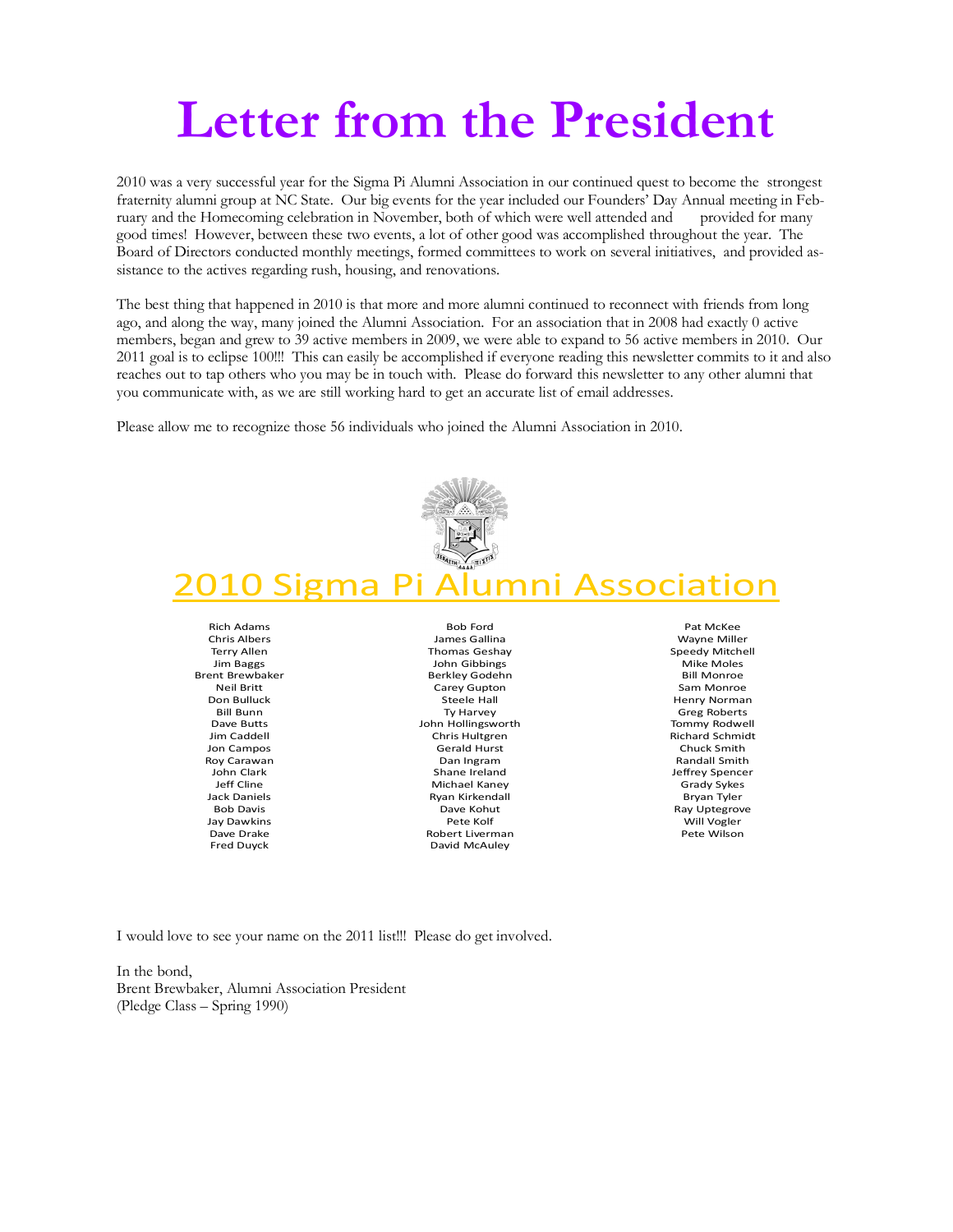#### **Annual Meeting 2011**

On February 26, 1897, a new fraternity had its first meeting. Brothers Kennedy, Kingsbury, Patterson and James eventually named it Tau Phi Delta. Thus began a long history of growth and development of ideals. We became Sigma Pi on February 11, 1907, and today we have 124 active chapters, 7 colonies, and over 90,000 alumni.

On February 26, 2011, a mere 114 years later, Rho Chapter will have our Founder's Day Alumni meeting. We will meet at 10:00 am at the Players Retreat ("the PR"), just off Hillsborough Street. We will conduct the meeting, then have lunch together (Dutch treat). The Pack is playing Ga Tech at 2:00, so it will be an entertaining day. If you don't have tickets to the game, some of us will be staying at the PR and watching it together. We hope to see you there! Business topics will include an update on the status of our land, bylaws, and status of our building fund. The actives will give us an update on their activities, pledges, scholastics, and any other information the alumni may want to know. Election of board members will also take place. But reconnecting with brothers, both active and alumni, will be the main purpose.

We had a large group of alumni attend the homecoming festivities at the house last November 13. There were lots of scrapbooks, photos, composites, and other memorabilia that everyone enjoyed looking over. It was a grand ole time, and thanks to the many that attended. You definitely need to make plans to attend next year's homecoming party. Date and details will be provided later this year.

Thanks to all the alumni that paid dues for 2010. We appreciate that support, as we want to continue to grow. One of the best ways to help us grow is to continue to contact brothers from your era and get them involved. We are hoping to grow to over 100 dues paying members in 2011. Your reaching out to other brothers would ensure our reaching that goal. Also, go on the Rho Chapter website (www.ncsusigmapi.com) to see what's going on with the actives, and then connect to our Facebook link to catch up with brothers from the last 50 years.

There is a form on this newsletter that you can use to send in dues for 2011. Please include all your contact information (phone, e-mail, mailing address) so we can keep in touch with you. We hope to see you on February 26. It will be informative, entertaining, and just plain fun!

Speedy Mitchell, Rho '69

# **Save the Date - Annual Meeting 2011 February 26, 2011 10:00 am Player's Retreat, Hillsborough St.**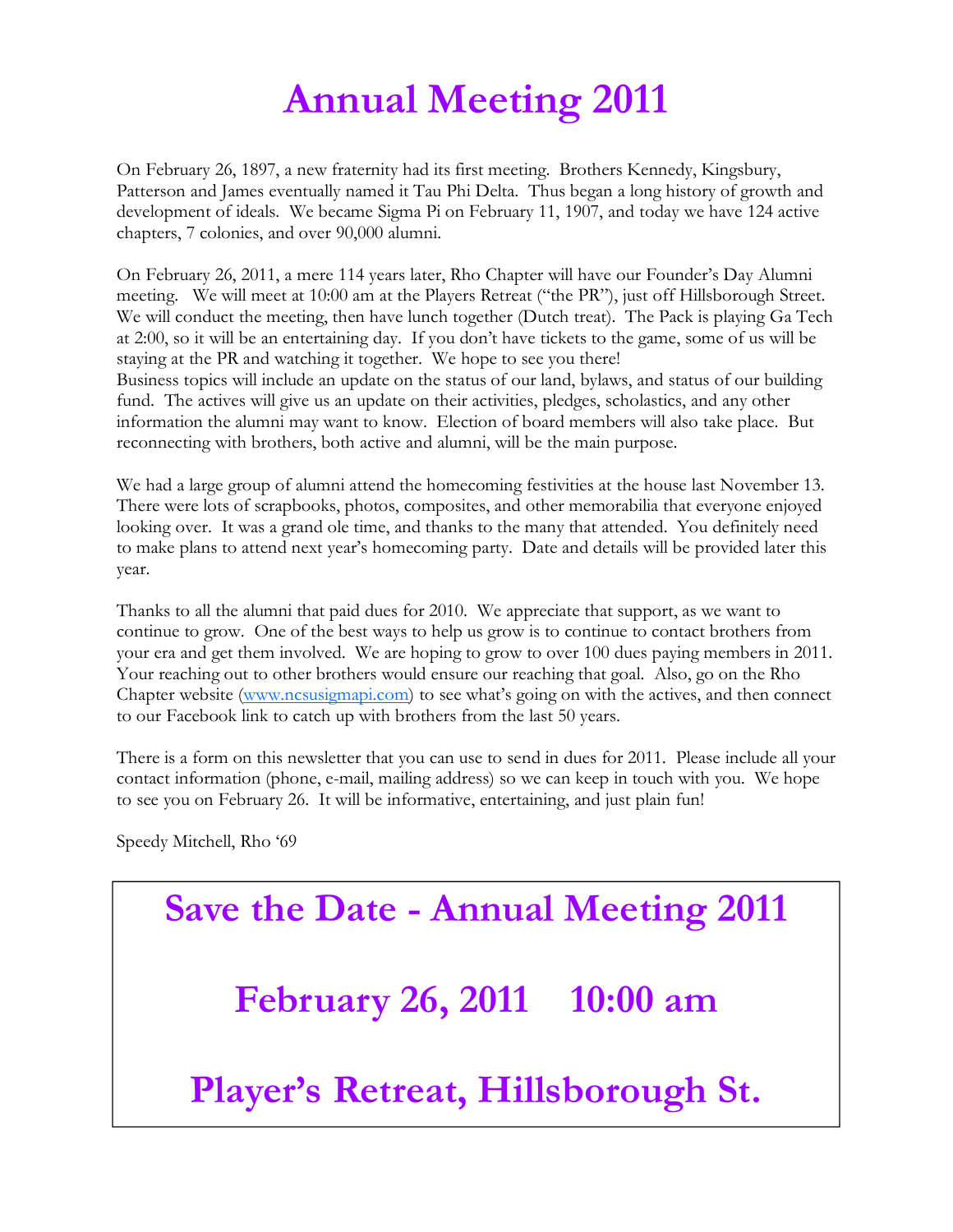#### **Memorial Announcement**



Brother Marc Haege 06/18/1989 - 12/20/2010

Brother Marc Haege, born, June 18, 1989 in Stuttgart Germany, died on December 20, 2010. A 2008 graduate of Fuquay-Varina High School, Marc was a junior at NC State, majoring in History. Marc served as Herald of Rho Chapter in 2010. Besides his dedication to Sigma Pi, he was known for his great sense of humor quick wit and big smile. Marc was the adopted son of Charles Wayne "Charlie" (Rho Sage '70) and wife, Marilyn Ballard Gardner. Marc, like his father Charlie, loved NC State and Rho Chapter of Sigma Pi. Marc will be sorely missed, but as one of the active brothers wrote of him, "We will continue to smile wide, laugh hard, and love unconditionally in his name."

Memorial contributions in Marc's name may be made to: Rho Chapter Sigma Pi Alumni Association, marked for building fund, c/o Steele Hall (Treasurer), 1046 Brighthurst Drive, Raleigh, NC 27605.

#### **Social Networking**

The Alumni Association not only communicates to our Alumni through this Alumni Newsletter, but also through the pages of Facebook and the Chapter website: www.ncsusigmapi.com. Please check out our other venues of communication as follows:

Facebook webpage: On Facebook, search Rho Chapter Alumni Association, or find the page through one of your friends who is already a group member. Facebook provides a great place to reconnect with old friends and enjoy updates and discussions on the Fraternity.

Sigma Pi website: Located at www.ncsusigmapi.com, the Fraternity Website provides important announcements on upcoming events, as well as links to current and past newsletters. The contact information for the Alumni Association Board of Directors can also be found here.

We encourage you to take advantage of the various media opportunities available to you to reconnect with the Fraternity and stay up to date on current and future Fraternity news and events.